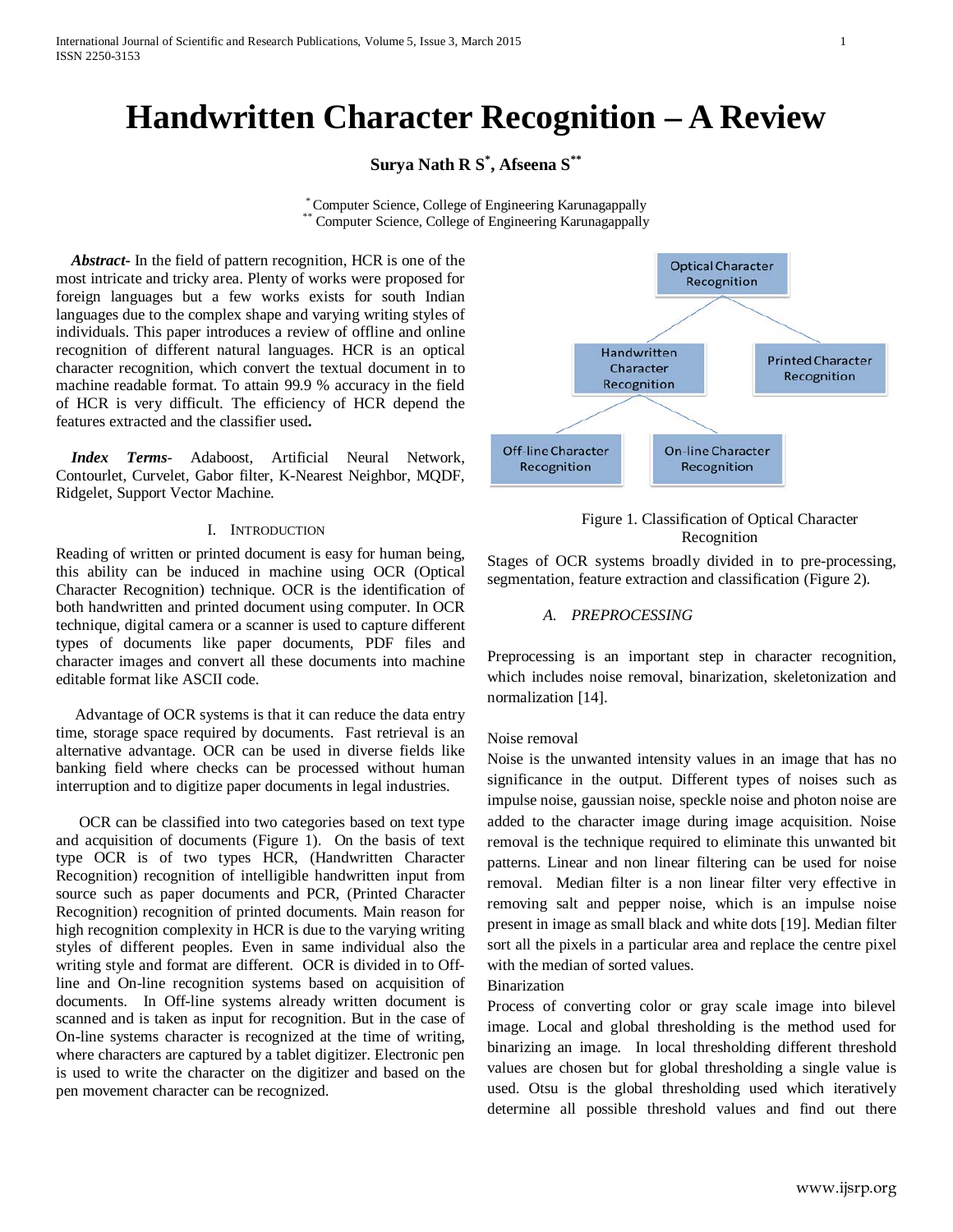variance. The optimal threshold is choosen in such a way that which has minimum interclass variance.

# Skeletonization

It is a morphological operation which converts the image in to one pixel wide representation without affecting their connectivity. Thinning required to obtaining the skeleton of an image by eliminating pixels that have more than two neighbours.

# Normalization

Process of converting image into some standard form. Normalization includes size and skew normalization [18]. Size normalization converts image in to fixed size. Bilinear and bicubic interpolation can be used. Skew may introduce in the image at the time of scanning, which is the deviation of text from base line. To align this text skew detection and corrections are required.

#### *B. SEGMENTATION*

Segmentation is the process of converting input image in to individual characters. Which include line segmentation, word segmentation and character segmentation.

# *C. FEATURE EXTRACTION*

Feature extraction is the main phase in character recognition. Which extract most relevant features. Recognition accuracy is mainly depends on extracted features. Different feature extraction methods described are Contourlet transform [6][1], Ridgelet transform [2], Curvelet transform [7][8], Gabor filter [10][4], Directional features [17][3], Gradient and curvature [9], Gradient alone is used as feature in [12][1], zonal feature [18][5], Count, position of horizontal and vertical intensity lines [16] and boundary tracing [15].

# *D. CLASSIFICATION*

Classification is the decision making stage of character recognition. The extracted features are used for recognizing characters. The classification of relevant features are done by using different classifier that are neural network [1][4][13][16][5], SVM [2][9][10][12], MQDF [3], Adaboost [6], KNN [7][8][11], Multilayer perceptron [14], Decision tree [15], Genetic algorithm [17].

### II. LITERATURE REVIEW

This section gives a review of Handwritten Character Recognition in different languages. A brief sketch of preprocessing, feature extraction and classification methods for several works are summarized below.



Figure 2. Stages of Optical Character Recognition

- 1) Global thresholding is used to convert the input image in to bilevel form. Erosion, dilation and thinning are the morphological operations. To obtain the skeleton thinning is used. Line segmentation, word segmentation and character segmentation used for segmenting input image in to individual characters. After all these preprocessing the character image is given to the feature extraction phase for extracting relevant features. Contourlet transform is the feature extraction method. Total 32 features are obtained by four level decomposition of Contourlet, aspect ratio, ratio of horizontal and vertical grid values. The extracted features are classified by feed forward neural network. Using the 32 features yield 97.3% accuracy.
- 2) Hassiba Nemmour et al [2] had taken care of handwritten Arabic word recognition. Two approaches for word recognition such as analytic and holistic approaches are explained. Ridgelet transform is used for feature extraction. Advantage of using ridgelet is to highlight the line singularities in the handwritten words. SVM is used as the classifier. This work gives 84% efficiency.
- 3) Bindu S Moni et al [3] presented Malayalam character recognition based on modified quadratic classifier and directional features. The preprocessing method used is the size normalization to convert the image in to 72 X 72. To decompose the character image in to blocks or zones meshing technique is introduced. The normalized image is taken for feature extraction and directional features are obtained by applying sobel mask. MQDF is the classifier used. Recognition efficiency of 95.32% is obtained.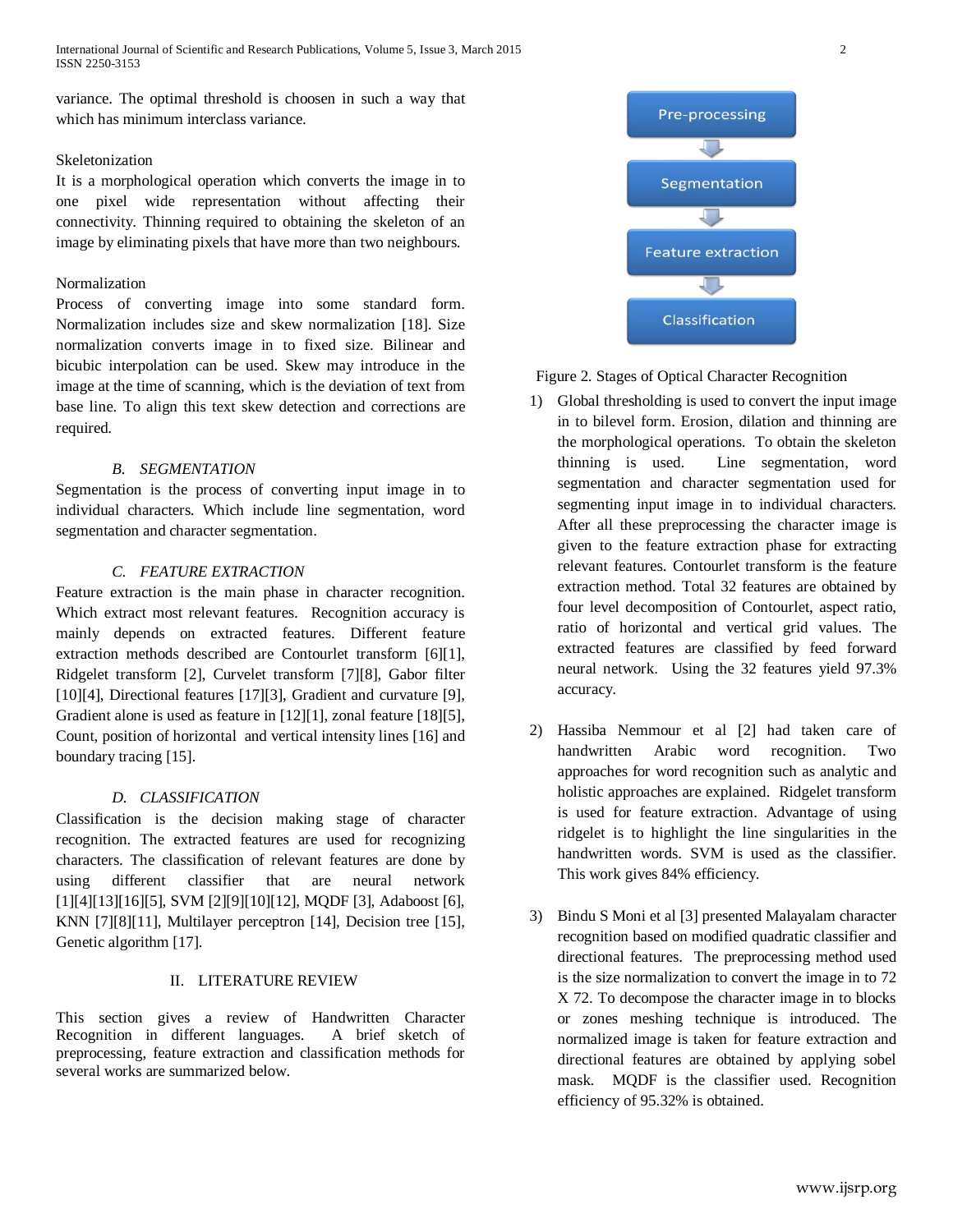| <b>AUTHOR</b>                   | <b>PREPROCESSING</b>                                                  | <b>FEATURE EXTRACTION</b>                                               | <b>CLASSIFICATION</b>            | <b>ACCURACY</b> |
|---------------------------------|-----------------------------------------------------------------------|-------------------------------------------------------------------------|----------------------------------|-----------------|
| Aji George [1]                  | Noise removal, Binarization,<br>Skeletonization and<br>Normalization  | Contourlet transform                                                    | Feed Forward Neural<br>Network   | 97.3%           |
| Hassiba Nemmour<br>$\Gamma$ 21  | NA                                                                    | Ridgelet transform                                                      | SVM                              | 84%             |
| Bindu S Moni[3]                 | Size Normalization                                                    | Directional Features                                                    | <b>MODF</b>                      | 95.32%          |
| Nusaibath C[4]                  | <b>Binarization And</b><br>Skeletonization                            | Gabor Filtering                                                         | Neural Network                   | 96.80%          |
| Pritpal Sigh[5]                 | <b>Binarization And Normalization</b>                                 | Zonal Density, Aspect Ratio                                             | Multi Layer Neural<br>Network    | 88.8%           |
| GY Chen[6]                      | Normalisation                                                         | Contourlet Transform                                                    | Adaboost                         | <b>NA</b>       |
| Mamatha HR[7]                   | <b>Binarisation And Thinning</b>                                      | Curvelet Transform                                                      | KNN                              | 90.5%.          |
| Angshul Majumdar<br>$^{[8]}$    | Thinning And Thickening                                               | Curvelet                                                                | KNN                              | 96.80%          |
| Jomy John<br>[9]                | <b>NA</b>                                                             | Gradient And Curvature                                                  | SVM                              | <b>NA</b>       |
| Sukhpreet Singh<br>$[10]$       | Noise Removal, Skew<br>Correction And Skeletonization                 | <b>Gabor Filter</b>                                                     | SVM                              | 94.29%          |
| Alvaro Gonzalez<br>[11]         | NA                                                                    | <b>Gradient Feature</b>                                                 | KNN                              | 85.8%.          |
| Ashutosh Aggarwal<br>[12]       | Binarization, Noise Removal<br>And Skeletonization                    | Gradient                                                                | SVM                              | 94%             |
| Karanbir<br>Kaur[13]            | Cropping, Binarization                                                | <b>40-Point Feature</b><br>Extraction                                   | <b>ANN</b>                       | NA              |
| Anita Pal[14]                   | Skeletonization And<br>Normalization                                  | <b>Boundary Tracing Along</b><br>With Fourier Descriptor.               | Multilayer Perceptron<br>Network | NA              |
| Abdul Rahiman<br>м<br>[15]      | Noise Removal,<br>Skeletonization                                     | <b>Count And Position Of</b><br><b>Vertical And Horizontal</b><br>Lines | <b>Decision Tree</b>             | NA              |
| Sumedha B.<br>Hallale<br>$[16]$ | Noise Removal,<br><b>Skeletonization And</b><br>Normalization         | <b>Directional Features</b>                                             | Neural Network                   | NA              |
| Vedprakash<br>Agnihotri<br>[17] | Binarization, Noise<br>Removal, Edge<br><b>Detection And Dilation</b> | Zonal Feature                                                           | Genetic Algorithm.               | NA              |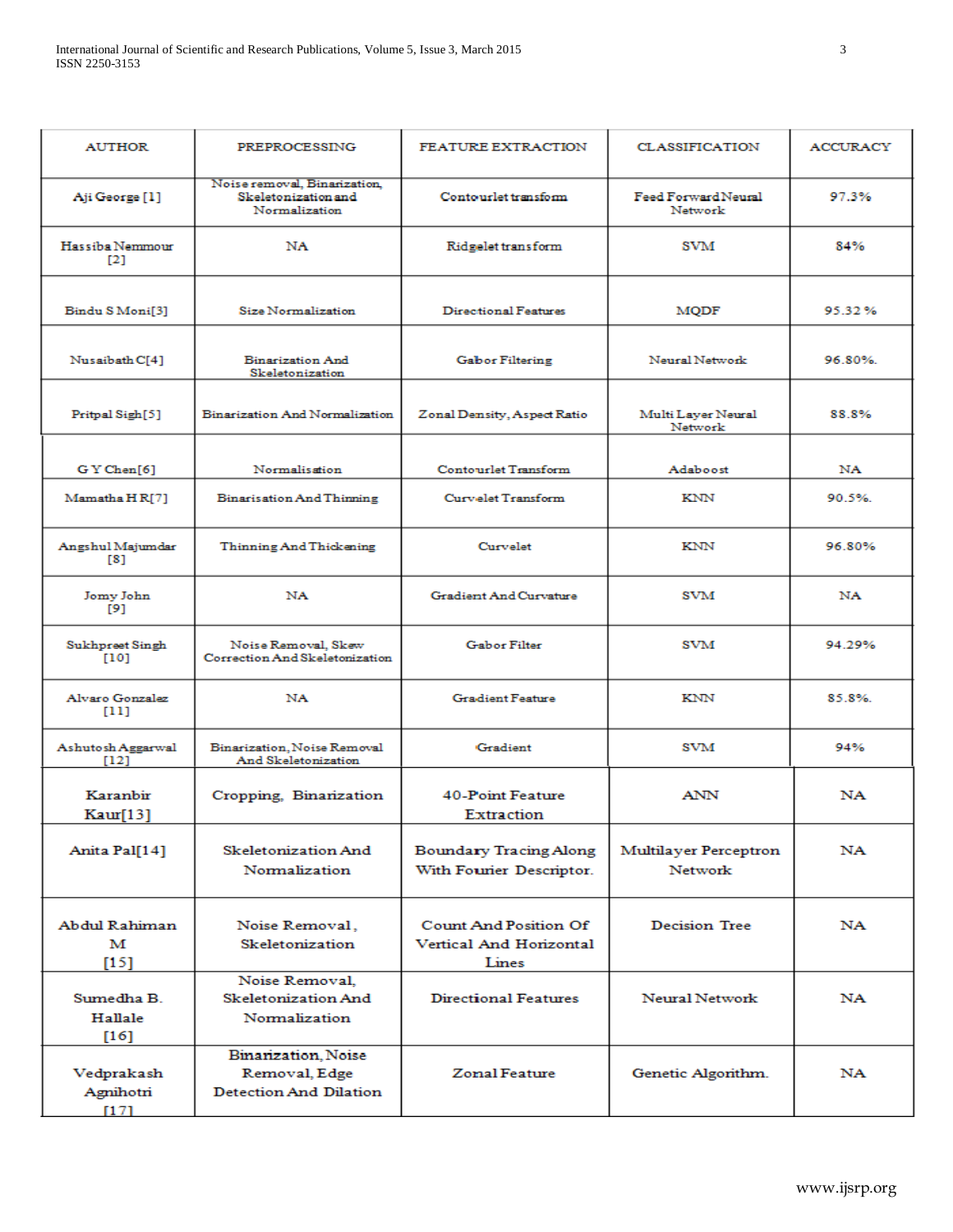- 4) Nusaibath C et al [4] in offline handwritten character recognition the input image is acquired by digital camera and scanner. Preprocessing is done to correct the input image, binarization and skeletonization is used for this purpose. Line segmentation, word segmentation and character segmentation are used to segment the characters. Most relevant features are identified by Gabor filtering. Additional features taken are aspect ratio, ratio of horizontal and vertical grid values. Neural network is used for classification. Recognition efficiency obtained is 96.80%.
- 5) Pritpal Sigh et al [5] presented handwritten character recognition for Gurumukhi numerals. Here the stages of character recognition include preprocessing, feature extraction and classification. The filtered image binarised and normalized to 32 X 64. Features are taken as the wavelet coefficients. In addition to this wavelet feature zonal features are also consider here. Zonal density is obtained by dividing the normalized image in to 16 zones. Aspect ratio is the final feature value for making the feature vector. Multi layer neural network that uses back propagation algorithm as the classifier. Recognition rate of 88.8% is obtained.
- 6) G Y Chen et al [6] suggested invariant pattern recognition. Invariant means features must be independent. Features that are invariant under translation, rotation, scaling is obtained by Fourier transform. For palm print classification Contourlet transform extract the features and invariant feature is obtained by taking Fourier of the Contourlet coefficients. Classifier used is the adaptive classifier Adaboost. For handwritten numerals also Fourier is applied to Contourlet coefficients and invariant features are classified using Adaboost.
- 7) Mamatha H R et al [7] is the recognition of Kannada numerals. Kannada is the official language of state Karnataka. It is derived from the southern Bramhi lipi. To preprocess the image binarisation and thinning done. To overcome the limitations of wavelet a new approach is introduced called curvelet transform. So the features are curvelet coefficients and standard deviation is the dimension reduction technique. For the classification of characters KNN used. This paper gives accuracy of 90.5%.
- 8) Angshul Majumdar et al [8] focus on the recognition of Bangali characters. Curvelet coefficients are taken

as the feature values. Here two thinned and thickened version of the image is considered. The fundamental concept is that if the character can't recognize with original image it will be recognized with morphologically altered variations. For testing and training five variations of input image is taken and classified using KNN. Overall accuracy of 96.80% is obtained.

- 9) Jomy John et al [9] propose a handwritten character recognition system for Malayalam language. Gradient and curvature are calculated in feature extraction. Directional information from the arc tangent of gradient is used as gradient feature. Strength of gradient in curvature direction is used as the curvature feature. It uses a combination of gradient and curvature feature in reduced dimension as the feature vector. Support Vector Machine used as classifier.
- 10) Sukhpreet Singh et al[10] propose Handwritten Gurmukhi character recognition for isolated characters. The preprocessing stage reduces noise and distortion, removes skewness and performs skeletonization of the image. Word segmentation and character segmentation is used as segmentation stages. Gabor Filter based methods are used for feature extraction. The extracted features are given to SVM for classification and achieves accuracy of 94.29%
- 11) Alvaro Gonzalez et al[11] presents an easy and fast method to recognize individual characters in images of natural scenes that is applied after locating text on such images. Feature can be extracted by using Gradient feature. The recognition is based on a gradient direction feature. KNN for classification. The efficiency of this work is 85.8%.
- 12) Ashutosh Aggarwal et al[12] propose a method for Isolated Handwritten Devanagari Character Recognition. Binarization, noise removal and skeletonization are used as preprocessing steps. Thresholding is used as bianarization, median filter used for salt and pepper noise removal. Horizontal and vertical segmentations are used to select individual character. Gradient methods are used as Feature Extraction. The obtained feature is passed to SVM for classification. It gives the recognition efficiency of 94%.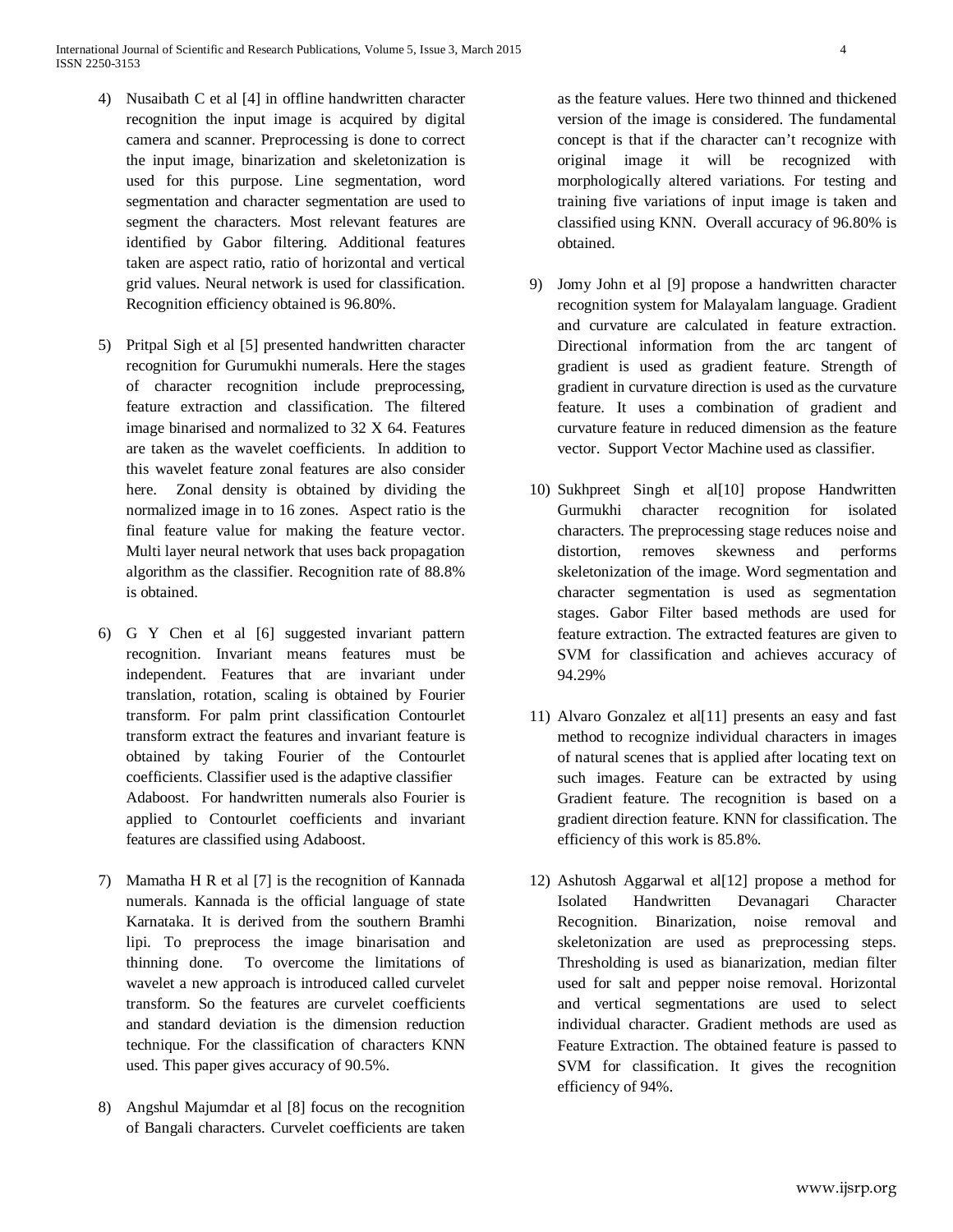- 13) Karanbir Kaur et al [13] had taken care of English handwritten character recognition. Introduce image cropping, gray the image and binarization as preprocessing steps. 40-point feature extraction is introduced for extracting the features of the handwritten alphabets. ANN is used for classification.
- 14) Anita Pal et al [14] focus on the recognition of English handwritten character using neural network. Input character is acquired by scanning. Skeletonization and normalization are used as preprocessing steps. The features are extracted from the handwritten character by using boundary tracing along with Fourier Descriptor. Multilayer Perceptron Network is used for the classification of extracted feature.
- 15) Abdul Rahiman M et al[15] introduces Malayalam handwritten character recognition by using vertical and horizontal line positional analyzer algorithm. Image were acquired by scanning is converted to gray scale. Noise removal, skeletonization are used for preprocessing. Line segmentation and character segmentation are used to separate individual character. Count and position of vertical and horizontal lines are taken as relevant features. The characters are classified based on the extracted feature using decision tree.
- 16) Sumedha B. Hallale et al [16] had taken care of directional feature extraction for handwritten character recognition. Noise removal, skeletonization and normalization are used as preprocessing to prepare the input image. Directional features are extracted using sobel mask. Relevant feature extracted are given to neural network for classification.
- 17) VedPrakash Agnihotri et al [17] Presented zone based features for the recognition of Devanagari script. Enhance the input image using binarization, noise removal, edge detection and dilation. For getting the zonal feature divide the enhanced image in to 54 equal zones. So 54 features are obtained from each character. The extracted features are classified using genetic algorithm.

# III. CONCLUSION

This paper presents detailed review of character recognition in different languages and studies various algorithms for recognition. From this review it can be observed that recognition accuracy depends on the feature extraction and classification methods used. The best recognition accuracy was reported for [1], uses Binarization, Noise removal, Skeletonization and Normalization as preprocessing methods. Contourlet extract the significant features and are classified using feed forward neural network.

#### **REFERENCES**

[1]Aji George and Faibin Gafoor,"*Contourlet Transform Based Feature Extraction For Handwritten Malayalam Character Recognition Using Neural Network*", IRF International Conference Chennai, pp: 107-110, 2014.

[2] Hassiba Nemmour and Youcef Chibani,"*Handwritten Arabic Word Recognition based on Ridgelet Transform and support Vector Machines*", IEEE, pp: 357-361, 2011.

[3] Bindu S Moni and G Raju,"*Modified Quadratic Classifier and Directional Features for Handwritten Malayalam Character Recognition*", IJCA Special Issue on"Computer Science-New Dimensions and Perspectives", pp: 30-34, 2011.

[4]Nusaibath C and Ameera Mol P M,"*Off-line Handwritten Malayalam Character Recognition using Gabor Filters*", International Journal of Computer Trends and Technology, pp: 2476-2479, 2013.

[5]Pritpal Singh and Sumit Budhiraja,"*Offline Handwritten Gurmukhi Numeral Recognition using Wavelet Transforms*", I. J Modern Education and Computer Science, pp: 34-39, 2012.

[6]G. Y. Chen and B. Kegl,"*Invarient Pattern Recognition using Contourlets and Adaboost*", Pattern Recognition Society Elsevier, pp: 1-13, 2012.

[7]Mamatha H. R, Sucharitha S and Srikanta Murthy K,"*Handwritten Kannada Numeral Recognition based on the Curvelets and Standard deviation*", International Journal of Processing Systems, pp: 74-78, 2013.

[8]Angshul Majumdar,"*Bangala Basic Character Recognition Using Digital Curvelet Transform*", Journal of Pattern Recognition Research, pp: 17-26, 2007.

[9]Jomy John,Kannan Balakrishnan and Pramod K. V, "*A system for Offline Recognition of Handwritten Characters in Malayalam Script*", I.J.IGSP, pp:53- 59, 2013.

[10] Sukhpreet Singh, Ashutosh Aggarwal and Renu Dhir,"*Use of Gabor Filters for Recognition of Handwritten Gurmukhi Character*", International Journal of Advanced Research in Computer Science and Software Engineering, pp: 234- 240, 2012.

[11] Alvaro Gonzalez, Luis M. Bergasa, J. Javier Yebes and Sebastian Bronte"*A Character Recognition Method in Natural Scene Images",* Pattern Recognition (ICPR), pp: 621-624, 2012.

[12]Ashutosh Aggarwal, Rajneesh Rani and RenuDhir,"*Handwritten Devanagari Character Recognition Using Gradient Features*", Pattern Recognition (ICPR), pp: 621-624, 2012.

[13] Karanbir Kaur and Naresh kumar Garg,"*Use of 40-point Feature Extraction for Recognition of Handwritten Numerals and English Characters*", IJCTA, pp: 1409-1414, 2014.

[14] Anita Pal and Davashankar Singh,"*Handwritten English Character Recognition Using Neural Network*", International Journal of Computer Science and Communication, pp: 141-144, 2011.

[15] Abdul Rahiman M and Rajasree M S,"*An Efficient Character Recognition System for Handwritten Malayalam Characters Based on Intensity Variations*", International Journal of Computer Theory and Engineering, pp: 369-374, 2011.

[16] Sumedha B. Hallale and Geeta D. Salunke,"*Twelve Directional Feature Extraction for Handwritten English Character Recognition"*, International Journal of Recent Technology and Engineering, pp: 39-42, 2013.

[17]Ved Prakash Agnihotri"Offline Handwritten Devanagari Script Recognition", I. J Information Technology and Computer Science, pp: 37-42, 2012.

[18] Magesh Kasthuri and V Shanthi,"*Noise Reduction and Preprocessing Techniques in Handwritten Character Recognition using Neural Network*", International Journal of Computing Science and Communication Technologies, pp: 940-947, 2014.